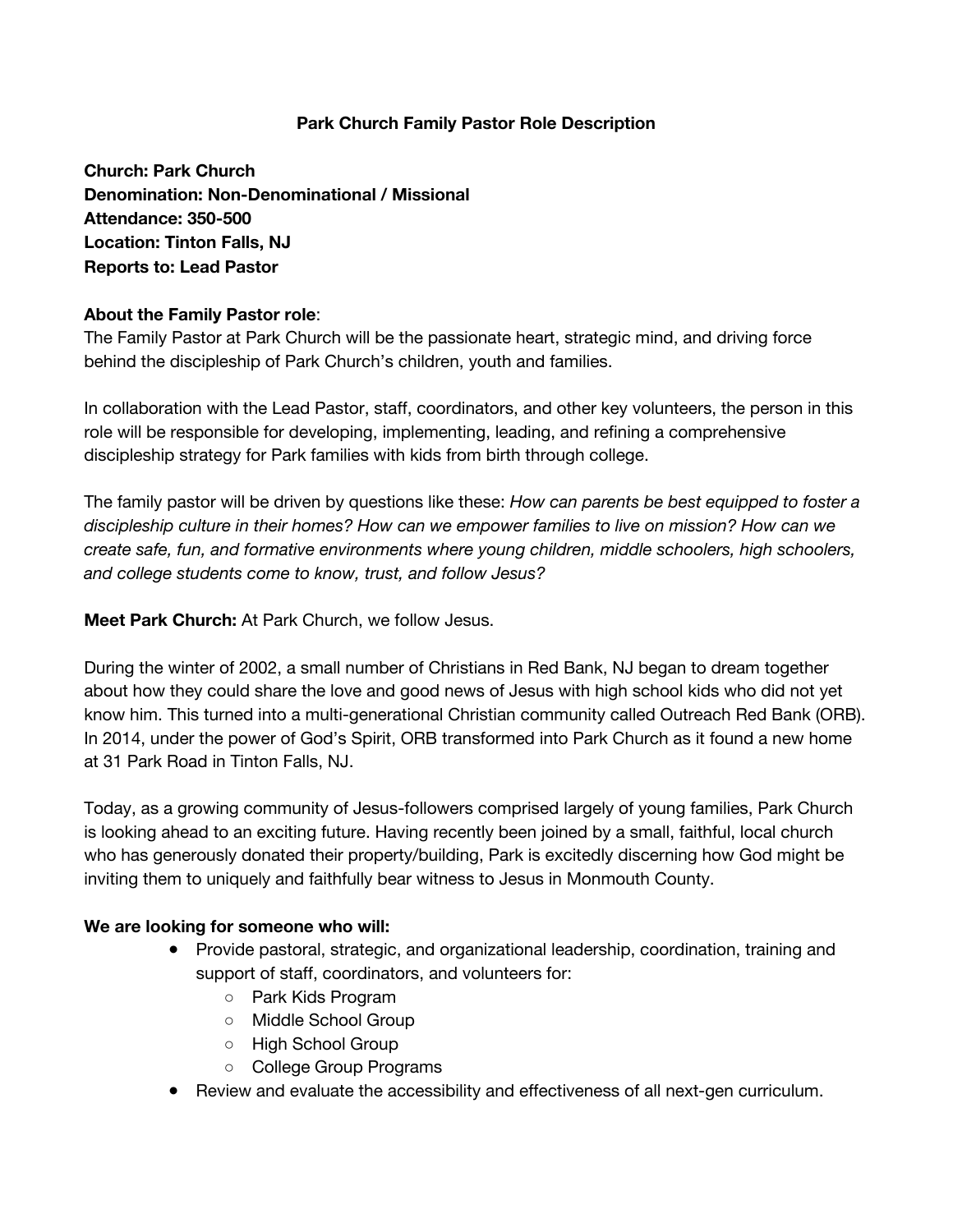- Lead and coordinate special events and serve on teams for church-wide events
- Facilitate the meaningful integration of kids, youth, and families into other spheres of life and ministry in Park Church (Sunday morning worship, service opportunities, Community Groups, etc.).
- Develop annual ministry objectives and goals in collaboration with the Lead Pastor and consistent with the mission and vision of Park Church.
- Serve on a leadership team to help create and lead an adoption/foster support ministry.
- Be willing and able to teach/preach.

#### **Areas of proficiency and confidence:**

- Recruiting, training, and equipping volunteer leaders
- Teaching children and students
- Equipping and mentoring parents
- Caring for parents, teens, and/or children in crisis situations
- Developmental stages of children and teens
- Collaborating with a team
- Strategic planning
- Creating safe, fun, and formative environments for children and students
- Budget, facility and time management and ability to effectively prioritize tasks
- Verbal communication

## **Education:**

Seminary Education (preferably MDiv)

#### **Experience:**

3 years in a full-time pastoral work in children and/or youth ministry. At least 5 years of total ministry experience.

## **Personal Characteristics:**

- A commitment to lead from a deep and abiding relationship with Jesus and a place of health in marriage/family or singleness
- A deep sense of calling to pastoral ministry
- A trusted, pastoral resource for parents and an inspiration for children and youth
- Credibility with parents and knowledgeable about the challenges they face
- Spiritually and theologically mature, a partner in visioning with the Lead Pastor
- Faithful, funny, inspirational, good listener, counselor, approachable to children of all ages
- Able to establish, measure, and iterate on process and procedures
- Excel at leading and developing leaders
- The ability to relate to others with emotional intelligence

#### **Selection process:**